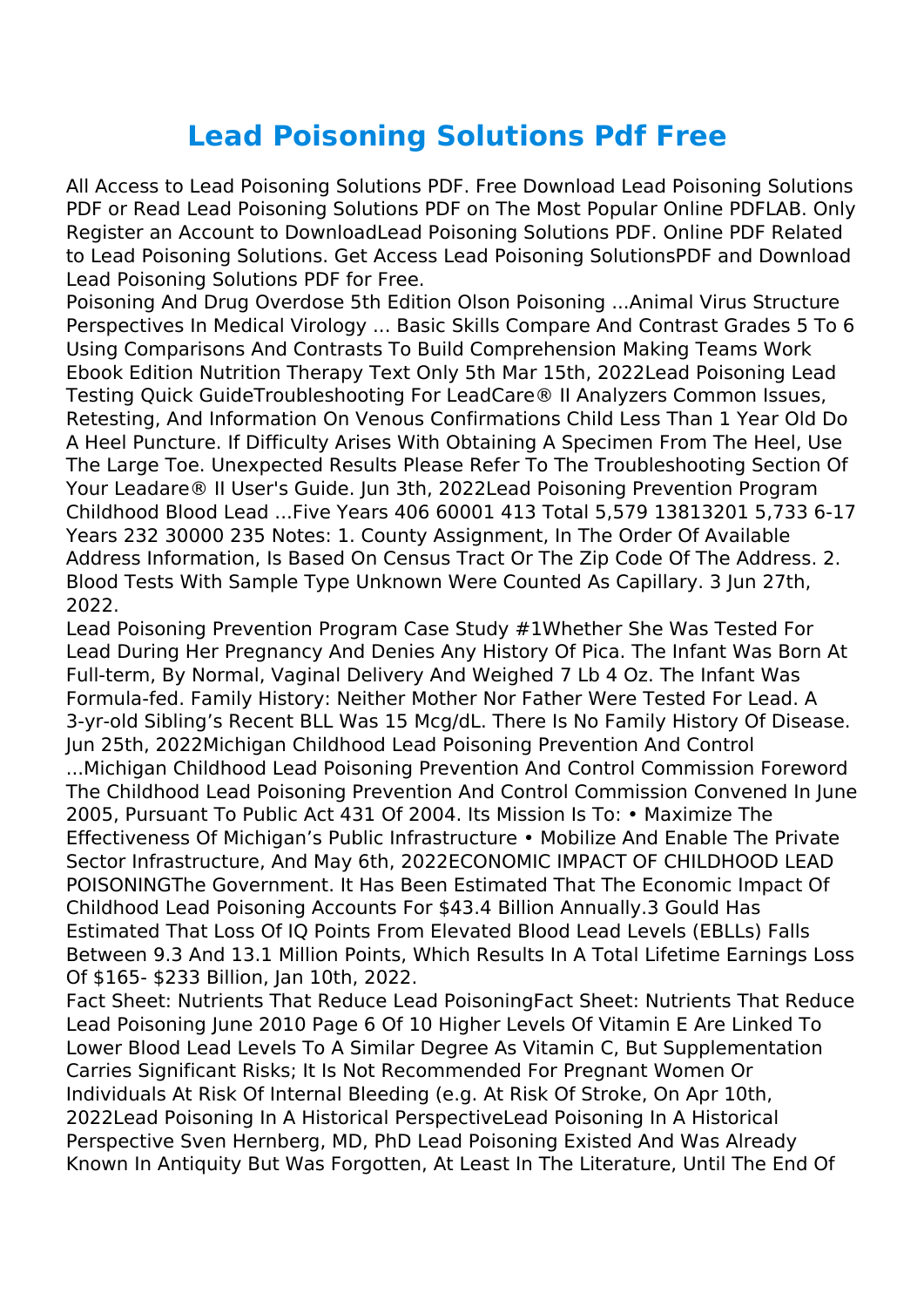The Middle Ages, Where It Was Mentioned Sporadically. In The 19th Century This Disease, Which Reached Epidemic Dimensions During The Period Of Mar 4th, 2022Eliminating Lead Poisoning ReportSTATE OF NEW HAMPSHIRE DEPARTMENT OF HEALTH AND HUMAN SERVICES DMSION OF PUBLIC HEALTH SERVICES 29 HAZEN DRIVE.CONCORD. NH 03301-6504 John A Stephen Commissioner 603-271-4607 1-800-852-3346 Ext. 4507 Fax May 8th, 2022.

SACRAMENTO COUNTY CHILD HOOD LEAD POISONING …English Spanish 16 Protect Your Family From Lead On The Job Card # 2028 Pkg. 100s English Spanish 17 Protect Your Child From Lead In Jewelry Card # 2029 Pkg. 100s English Spanish 18 Getting Your Child Tested For Lead Card # 2022 May 9th, 2022Childhood Lead PoisoningBrain And Central Nervous System To Cause Coma, Convulsions And Even Death. Children Who Survive Acute Lead Poisoning Are Typically Left With Grossly Obvious Mental Retardation And Behavioural Disruption. At Lower Levels Of Exposure That Apr 27th, 2022Childhood Lead Poisoning Prevention In PennsylvaniaSurveillance Database. The Data Match Will Lead To Improved Quality Lead Data And Better Service Provision For Medicaid-enrolled Children. The Department Also Staffed A Toll-free Lead Information Line, To Provide Informat Apr 24th, 2022.

Still Treating Lead Poisoning After All These Years7. Braun JM, Kalkbrenner AE, Just AC, Et Al. Gestational Exposure To Endocrine-disrupting Chemicals And Reciprocal Social, Repetitive, And Stereotypic Behaviors In 4- And 5-year-old Children: The HOME Study. Environ Health Perspect. 2014;122(5):513–520 8. Centers For Disease Control Jun 17th, 2022Lead Poisoning Prevention Stand-Alone Classes - …Oct 05, 2021 · Oceanside, CA 92052 Nikamn@yahoo.com First Choice Child Care Louisa Quan Los Angeles 2310 S Garfield Ave 626- 688-8107 Monterey Park, CA 91754 Louisaquan@gmail.com Health And Safety First – TWR Vella Black-Roberts Alameda, San Mateo, Santa Clara, Enterprises 510-733-9038 Contra Costa 24316 Machado Ct. Vella.blackroberts@yahoo.com Hayward, CA ... May 11th, 2022Childhood Lead Poisoning Prevention - Frequently Asked ...Would The Purchase Of A LeadCare II Analyzer Be Excluded Under The Budgetary Exclusions? Lead Poisoning Prevention – Childhood Lead Poisoning Prevention --- Financed Partially By Prevention And Public Health Funds . CDC-RFA-EH17-1701PPHF17. Jan 13th, 2022.

Childhood Lead Poisoning Prevention Program: 2007-2008 ...The LeadCare II Blood Lead Analyzer Was Approved For Use In The State Of Nevada In February 2008. In Just Four Months, March 2008 Through June 2008, 762 Children Were Screened Using The LeadCare II Analyzer, Accounting For Almost 20 Percent Of All Screenings Performed During Those Months. Of All Children Screened During Project Year II, 63 Percent Jan 25th, 2022CHILDHOOD LEAD POISONING PREVENTION PROGRAM 2007 …The LeadCare II Blood Lead Analyzer Was Approved For Use In The State Of Nevada In February 2008. In Just Four Months, March 2008 Through June 2008, 762 Children Were Screened Using The LeadCare II Analyzer, Accounting For Almost 20 Percent Of All Screenings Performed During Those Months. Of All Children Screened During Project Year II, 63 Percent Jun 12th, 2022Missouri Childhood Lead Poisoning Prevention ProgramJul 01, 2014 · Discovered Along The Meramec River By French Explorers In The 1700s While Searching For Gold And Silver. Missouri Became The Dominant Lead-producing State In The Nation In 1907. It Has Remained So Ever